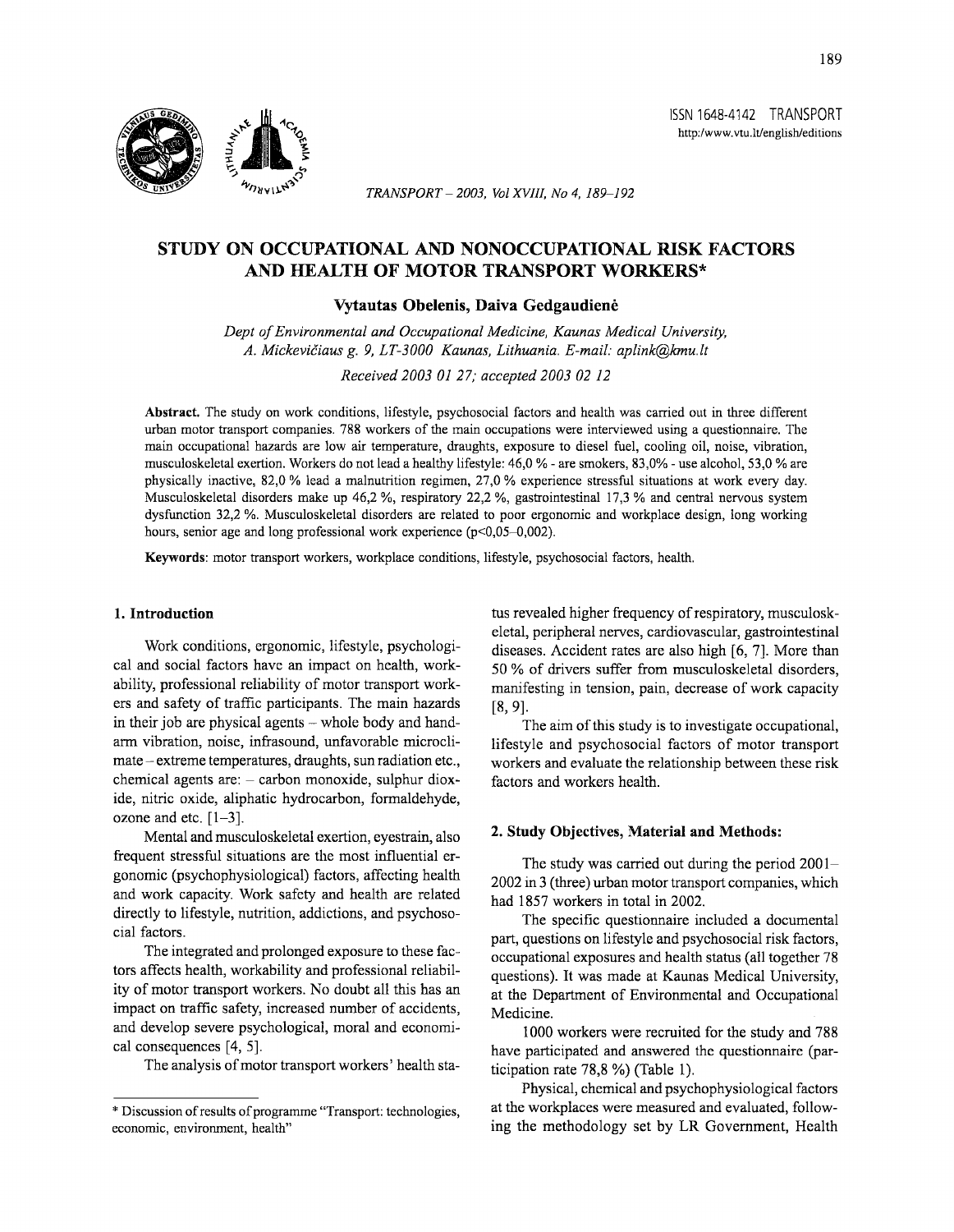| Occupation            | Number |       |  |
|-----------------------|--------|-------|--|
| 371<br>Drivers        |        | 47,1  |  |
| Autolocksmiths        | 100    | 12.7  |  |
| Joiner's shop workers | 62     | 7.9   |  |
| Electromechanics      | 95     | 12.1  |  |
| Others                | 160    | 20,3  |  |
| Total                 | 788    | 100.0 |  |

**Table** 1. Size of occupational groups selected for the study of occupational exposures and health status

Ministry, Social Security and Labor Ministry [10].

All the data was computerized and stored in Microsoft Exel 97. Frequency of variables was calculated using Epi Info for Windows statistical program. c2 test and correlation analysis was made using SPSS statistical program [11].

#### **3. Results and Discussion**

According to the age all motor transport workers were divided into five standard groups. 20-29 y.a. (year age) workers made 9,9 %, 30-39 y.a. - 28,1 %, 40-49 y.a.  $-32.9\%$ , 50-59 y.a.  $-24.9\%$ , over 60 y.a.  $-4.2\%$ . Young and middle age (30-59 y.a.) workers made the absolute majority -85,9 %. 85,4% of employees were men, 14,6% - women. Men drivers made up 85,4 %, electromechanic workers  $-91,5%$ . 6,6% of all respondents had primary, 31,7 % - specific secondary, 46,0 % secondary,  $11.2\%$  - got higher and  $4.4\%$  - had university education. 26,6 % of participants had up to 9 year work experience, 30,4 % - had 10-19 year experience, 23,8 %-20-29 year. 19,1 %of workers had over 30 years total work experience. 59,3% of drivers mentioned their 10 -29 year total work experience. 78,2 % of employees were married, 12,1 % - single, 9,7 % denoted 'the other' marital status (divorced or living with a partner).

The analysis of psychosocial factors and lifestyle revealed that only 3,8% of all respondents were entirely satisfied with their living conditions.

63,5 % of workers were satisfied; the distribution according to occupation among them was about the same, ranging from  $63,0%$  - to  $70,0%$ . Unsatisfied were 32,8% of the respondents. Those, who were unsatisfied with living conditions, defined their health as " not entirely healthy" or "ill" ( $p<0,05$ ) (Fig 1). 46,0% of all workers were smokers, 54,0 % - non-smokers. According to the occupation, the majority of smokers were driv $ers -47.9 \%$ , 53,1% - auto locksmiths. Smokers of other professions constituted 32,3 %- 45,0 %. 60,7% of employees smoke at work,  $39.3%$  - at home.

83,8% of participants drink alcohol, 16,2%- do not use it at all. 14,65% of joiner's shop workers and 14,3% of auto locksmiths use alcohol several times per week. Only 3,3-6,3% of other professions workers use alcoholic beverages a couple of times a week. 4,61% of participants



**Fig** 1. Relation between health status and living condition

drinks alcohol once a month. 44,5% - only several times per year. Although the questionnaire was anonymous, we are rather skeptical about the answers of motor transport workers. These results distinctly do not coincide with statistics of alcohol consumption in Lithuania.

Following physical activity tests, it is obvious that, 46,3 % a workers consider themselves as physical active persons. They exercise every day or several times a week, they go in for sports or practice any other kind of physical activity.

The analysis of nutrition questions revealed, that the absolute majority  $- 83.8$  % have meals 2-3 times per day, and  $11,8\%$  - 4-5 times per day, 3,8% eat only once a day. Dry food with some beverages during lunchtime at the workplace is consumed by 82,5 %, while usual meal (with soup) is taken only by 17,5 % of people. The worst nutrition was of drivers and auto locksmiths. 67,7% of drivers, 50,0% of auto locksmiths and 55,5% of electromechanics workers admitted, that due to specific work-time-schedules and poor menu at the companies bar, they do not have any possibilities for proper daily nutrition regimen.

The lack of sleep was indicated by 31,8 % of all workers:  $43,3\%$  of drivers,  $29,3\%$  of autolocksmiths and 27,3% of electromechanical workers. Even 20,0% of employees feel drowsiness, 32,4 % are in a bad mood, 26,2 % - suffer from a frequent headache at work. The relationship between sleep duration, its quality and psycho emotional status at work, is statistically significant (p<0,001). Stressful situations at work were experienced every day by 16,2%, several times per week by 21,5% of workers. 27,5% of drivers and 10,2% of joiner's shop workers suffer from stressful situations every day, 25,0% of drivers and autolocksmiths- few times per week (Table 2). Sleep disorders, headaches and bad mood while on the job have a direct relation with a mental stress at work (p<0,005).

The analysis of workplace conditions and ergonomic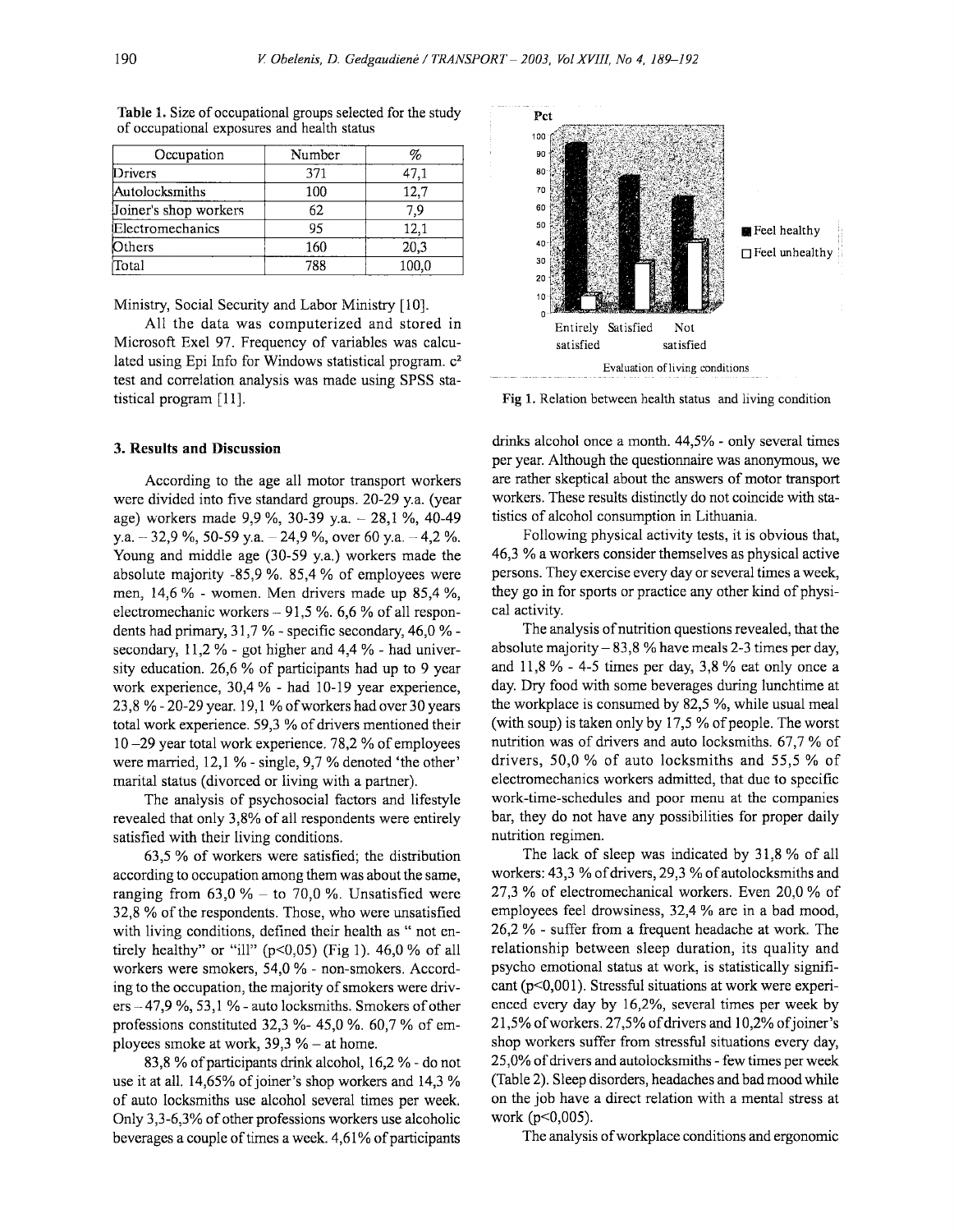| Occupation            | Frequency of stressful situation |                          |        |  |
|-----------------------|----------------------------------|--------------------------|--------|--|
|                       | Everyday                         | Few times/<br>week month |        |  |
| Drivers               | 27,2%                            | 25,7%                    | 47,2 % |  |
| Autolocksmiths        | 7,4%                             | 24,7%                    | 67,9%  |  |
| Joiner's shop workers | 10,2%                            | 12,2%                    | 77,6 % |  |
| Electromechanics      | 1,4%                             | 10,8%                    | 87,8%  |  |
| All workers           | 16,2%                            | 21,5 %                   | 62,3 % |  |

Table 2. Mental stress at a workplace

factors showed, that even 75,7% of workers of the main professions are satisfied, and 17,2%- are not. The majority of unsatisfied people are among drivers,  $- (20,3 \%)$ autolocksmiths  $-22.2$ % and electromechanic workers (17,4%). Microclimate of the workplace (premises), air pollution, noise, vibration, heed strain, long working hours are major factors due to which motor transport workers refer existing work conditions to bad ones. However the subjective evaluation of occupational exposures vary among the professions.

Drivers emphasize harmful factors such as heed and eye strain, workplace microclimate, exposure to chemicals (diesel fuel, cooling oil), noise, vibration and too long working hours. As the most harmful autolocksmiths stress such factors as inappropriate microclimate, noise and exposure to chemicals (Table 3).

The majority of motor transport workers (71,3%) work about 8 h per day, the others (28,7 %) spend more than 8 h at work. Even 60,5% of drivers' workday is longer than 8 h. We found, that over 8 h workday duration was related to negative evaluation of the health status (p<0,002), more frequent health complaints (p<0,05) and mental stress at work  $(p \le 0.001)$ .

Table 3. The most unsatisfactory workplace conditions for the workers of main occupations

| the workers of main occupations       |         |                     |                             |                       |
|---------------------------------------|---------|---------------------|-----------------------------|-----------------------|
| Occupation<br>Workplace<br>conditions | Drivers | Autolocks-<br>miths | Joiner's<br>shop<br>workers | Electrome-<br>chanics |
| Day shift                             | 28,3    | 3,0                 | 9,7                         | 2,1                   |
| Evening shift                         | 7,3     | 0,0                 | 6,5                         | 1,1                   |
| Night shift                           | 10,5    | 1,0                 | 8,1                         | 5,3                   |
| Long working<br>hours                 | 34,5    | 13,0                | 16,1                        | 24,2                  |
| Monotonous<br>lwork                   | 22,1    | 8,0                 | 12,9                        | 1,1                   |
| Uncomfortable<br>work place           | 18,3    | 11,0                | 9,7                         | 12,6                  |
| Heed strain                           | 49,9    | 18,0                | 24,2                        | 20,0                  |
| Visual intensity                      | 49,1    | 16,0                | 22,6                        | 9,5                   |
| Hearing intensity                     | 13,7    | 9,0                 | 3,2                         | 2,1                   |
| Noise                                 | 31,3    | 47,0                | 30,6                        | 27,4                  |
| Vibration                             | 45,8    | 18,0                | 21,0                        | 7,4                   |
| Chemicals, fuels                      | 46,6    | 45,0                | 29,0                        | 28,4                  |
| Microclimate                          | 47,2    | 60,0                | 53,2                        | 41,1                  |

Having analyzed the subjective opinion defming the personal health of 788 motor transport employees, such results were received: 69,9% thought they had a 'good health', 28,6% considered themselves as 'not so healthy' and2,3% felt 'sick' (Fig 2.). 70,7% of drivers and 66,0% of electromechanics defined health status very positively; the worst evaluations were given by joiner's shop/workers (49,1 %) and autolocksmiths (36,4 %). During the last one year period, 39,0% of motor transport employees visited a doctor (except dentist) once 51,0 % made a visit twice,  $10,0\%$  - three or more times. The aim of the study of motor transport workers health problems concerning the most frequent and health disorders complaints was to define a possible relation between the occupation and manifestation of impact of occupational exposures.

Even 32,7 % of employees had various symptoms of CNS disfunction (headache, sleep disorders, drowsiness at work). 19,6% suffered from hypertension (high blood pressure). 22,7% of respondents denoted cough problems and bronchitis. A significant relation (p<0,004) was found between respiratory symptoms and drivers and autolocksmiths. 17,3% of drivers had gastrointestinal disorders (heartburn, gastritis). Among all motor transport professions even 63,3% of drivers had a significantly higher (p<0,05) number of musculoskeletal problems (neck, back, waist pain). CNS dysfunction among drivers  $(53,1\%)$  was also more frequent (p<0,05) (Table 4).

We asked all the workers "which symptoms of health disorders or ailments you relate to workplace conditions". 17,4% of all workers and 26,7% of drivers affirm, that all 'cold' diseases, common cold and bronchitis, are linked with the conditions at work. 23,0% of all transport workers and 37,5 % of drivers noted, that neck, back and waist pains are related to job task and poor ergonomical workplace design  $(p<0,002)$ . The analysis showed, that there is a statistically significant association between the frequency of back and waist pain and human age and total work experience (Fig 2).



Fig 2. Prevalence of joint and waist pain in diferent age groups